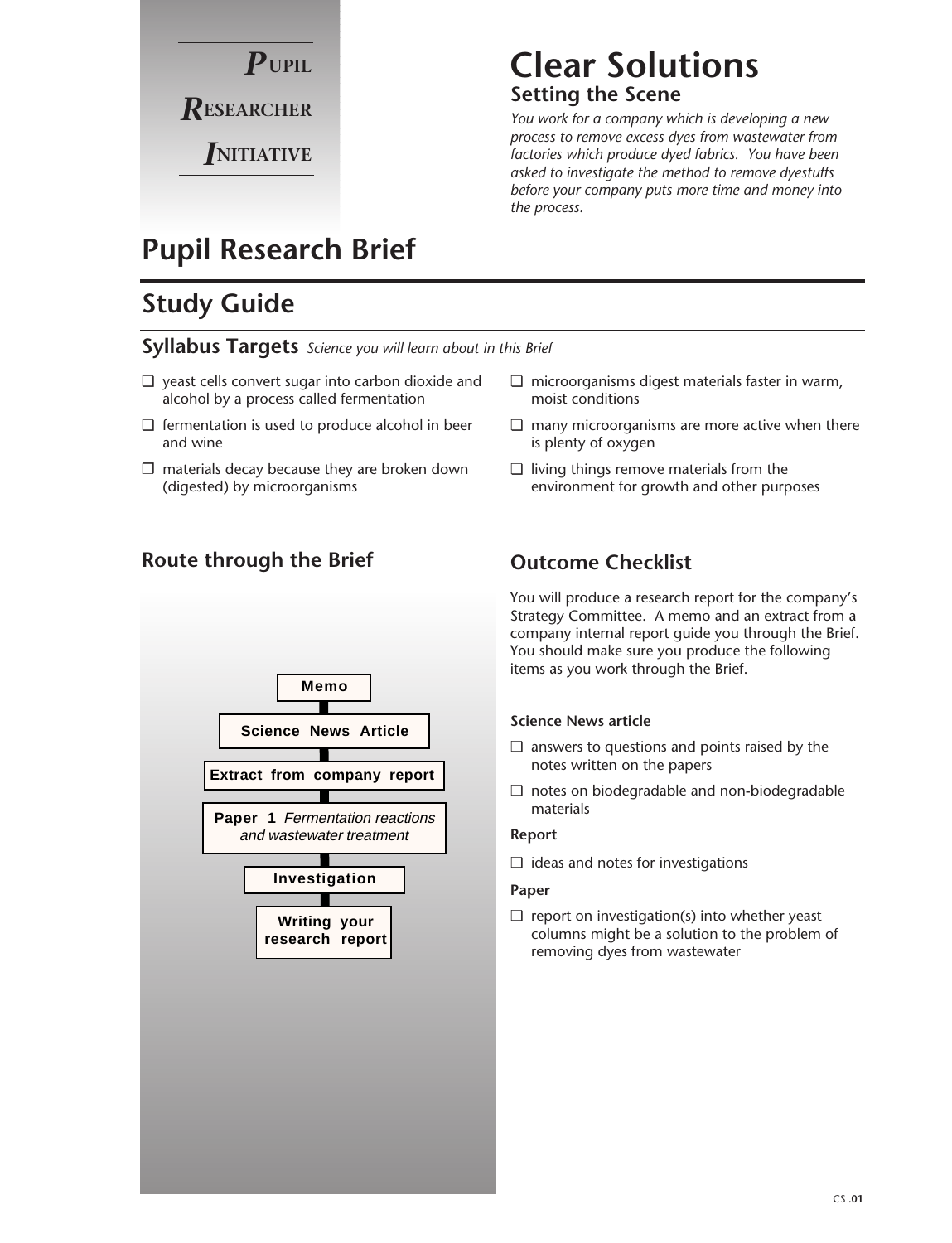# **Memorandum Colour Chemistry plc**

**From:** Coordinator, Strategy Committee **To:** Harjit Singh, R & D Controller **Subject:** New project: biological treatment of wastewater

**Date:**

As part of the company strategy to do more work in the area of biotechnology a new project, described on the accompanying report extract, has been approved in outline by the Strategy Committee. The project looks at ways we can remove dyestuffs in the wastewater from factories which produce dyed fabrics. Your research group will have to carry out a feasibility study to see if it is worth pursuing further. The Strategy Committee needs a report as soon as possible.

The attached extract is taken from a report written by the research coordinator, outlining a number of possible projects we might wish to carry out. Only the 'dyes' project is described in the extract. There are some useful suggestions in the extract for investigations.

I have also sent you an article from the The Researcher and a paper by Kieran Evans from the Journal of Clean Technology which describe some of the background science. You will find these useful in planning your research.

The extract suggests a reference to a paper on immobiliser design (Immobilising enzymes by Ann Baker taken from the Journal of Biotechnology, December 1992, p67) which you will also find useful. This is available in the Pupil Research Brief Catalytic Traps. There is also an interesting short article on page 22 of PRISM, Issue 1, September 1996, called Brewing Beer. This describes how immobilised yeast can be used in the brewing industry.

After you have submitted your report, the Strategy Committee will decide whether we take the project any further.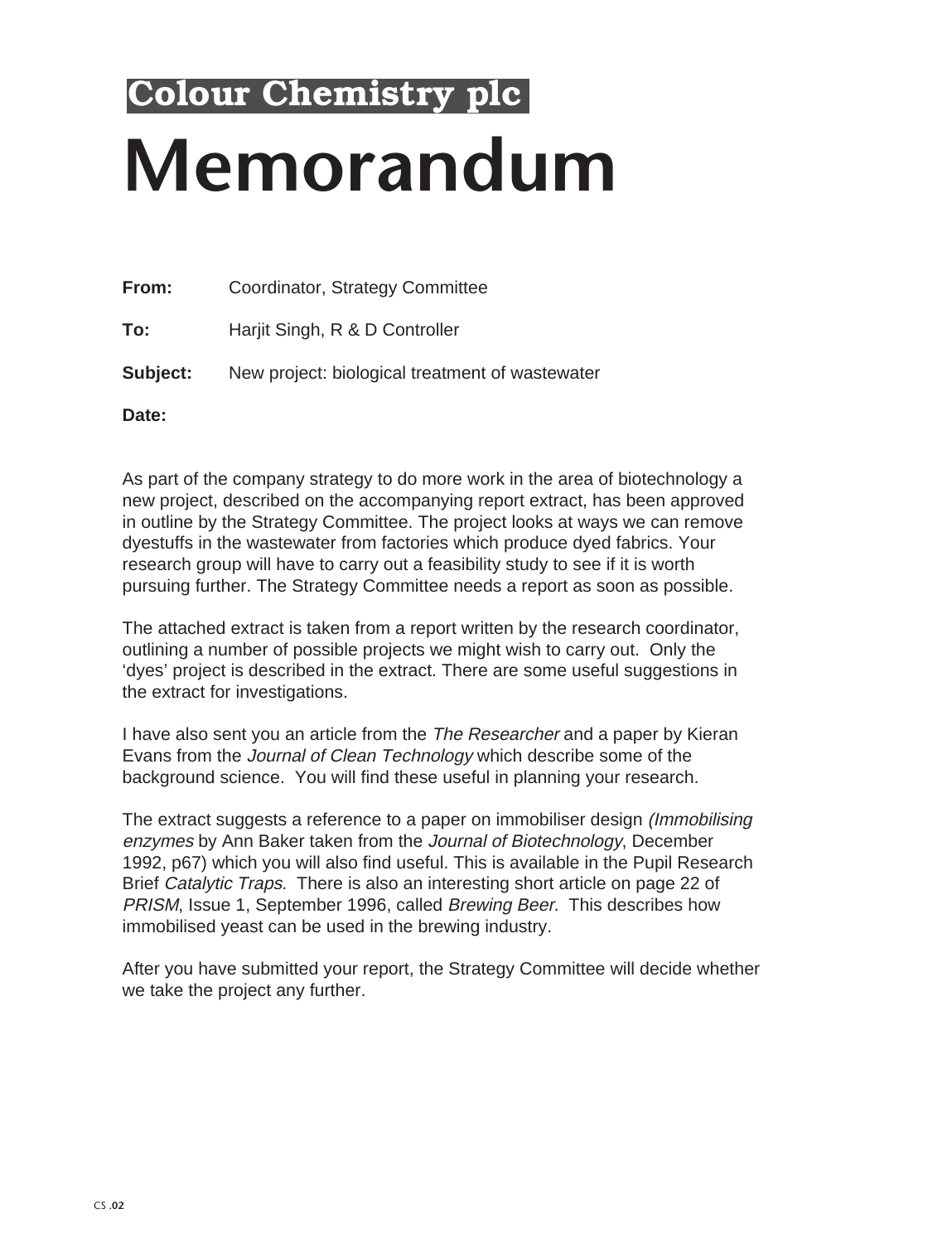## **Colour Chemistry plc**

# **Extract from report on future research projects**

## Project 3A

This project involves developing a microbial filter to treat the waste outflows from dyeworks. The outflows from these works contain significant amounts of reactive dyes which do not break down in the environment. Published work from other sources suggests the microorganism, brewers yeast, (Saccharomyces cerevisiae) might be able to break down the dyes if the yeast growing conditions are carefully controlled. The costs of the system must be kept very low as the volume of liquid to be treated is very large. Immobilised yeast columns using alginate beads (Baker, 1992) might be a solution to the cost problem and initial results look promising.

The following are suggested for further investigation:

- 1 does the yeast break down the dye or just absorb it?
- 2 does the alginate absorb the dye?
- 3 is there any link between the amount of yeast in the alginate beads and dye removal?
- 4 what conditions produce the fastest growth of yeast?
- 5 what is the best feedstock for the yeast cells?

#### **References**

Baker, A. (1992), Immobilising enzymes, Journal of Biotechnology, December, p67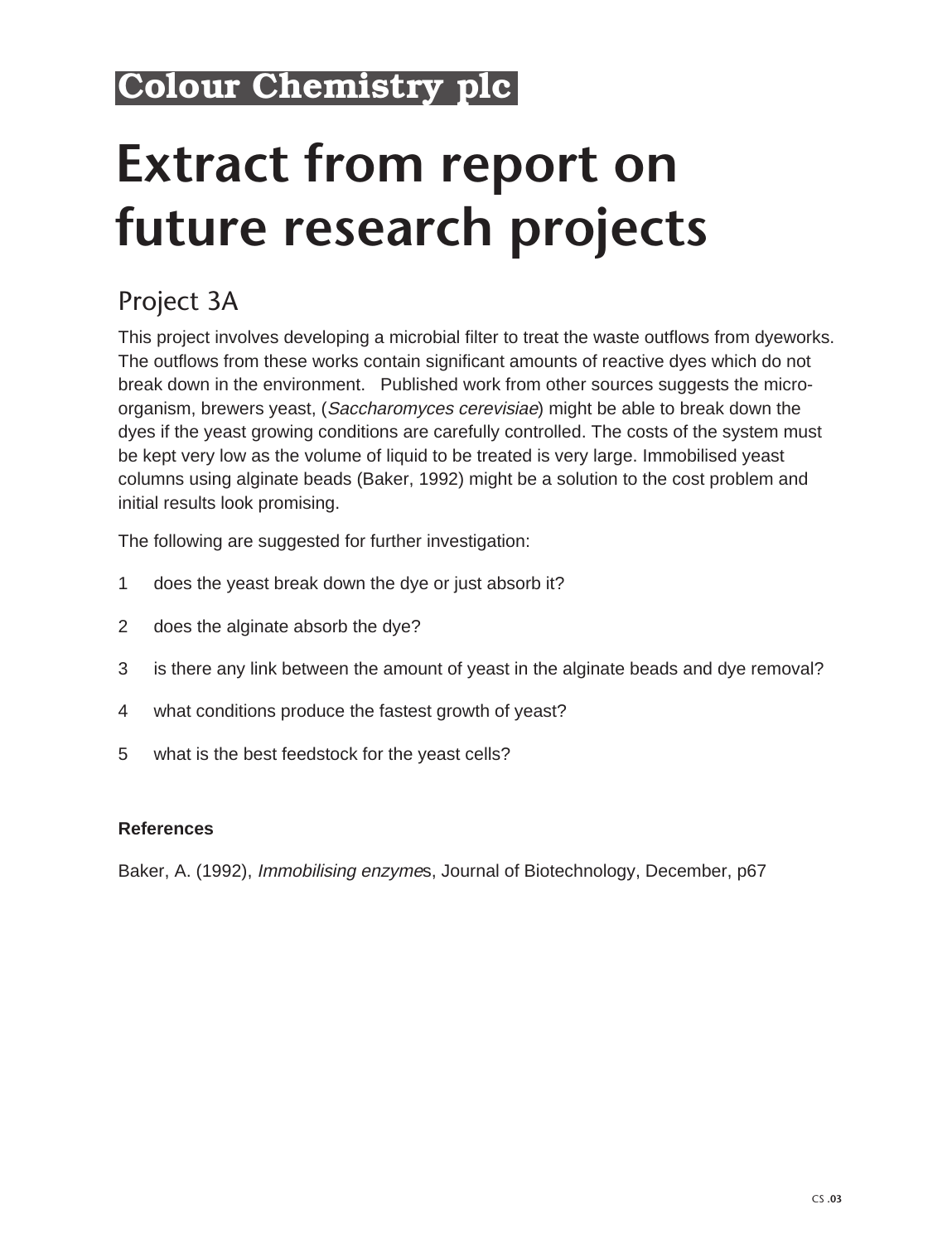## **Science News**

### **Bugs that degrade the undegradable**

Any secondary school student will be able to tell you that materials can be either biodegradable or non-biodegradable. Microorganisms in the environment break down biodegradable materials like paper and kitchen wastes into harmless compounds. Non-biodegradable materials like certain plastics and glass cannot be broken down by microorganisms and so could last forever.

These everlasting materials can be quite a problem and empty plastic washing-up bottles turn up on beaches across the world. Nowhere is safe from our waste any more. A number of manufacturers have been slow to address important environmental issues, and use fully biodegradable packaging, even though it is sometimes claimed that some types of plastics are biodegradable nowadays.

But the distinction between biodegradable and non-biodegradable might change thanks to the work of research chemists at University of Leeds. The Leeds group have been looking at dyes which were thought to be non-biodegradable, or difficult to degrade using current techniques. These dyes belong to a group of chemicals called reactive azodyes. These have a strong nitrogen-nitrogen double bond in their molecule. They combine chemically with fabrics to give a very high quality colour that does not fade or wash out. Unfortunately the dyes do not break down in the environment. People have begun to complain about the coloured effluent in waterways flowing past dyeworks that use these reactive dyes.

This paper describes work done by a university colour chemistry research group. Make sure you are familiar with the terms biodegradable and non-biodegradable.

One way to clean the water is to filter it with charcoal. This works quite well but leaves the dyeworks with a mass of dyed charcoal, with every new batch of wastewater needing more charcoal for treatment. The Leeds group found a bacterium which was able to break down the dye.

It began to look as if the non-biodegradable dye was actually biodegradable after all. Work is now proceeding to develop a treatment system that uses these bacteria to break down the dye before the wastewater is released. It is hoped that the new biological waste treatment scheme will be cheaper, more effective and, of course, more environmentally friendly than the old system.

> When you have read this article go on to the paper on fermentation reactions and wastewater treatment - this talks about the possibility of using yeast to help break down waste products.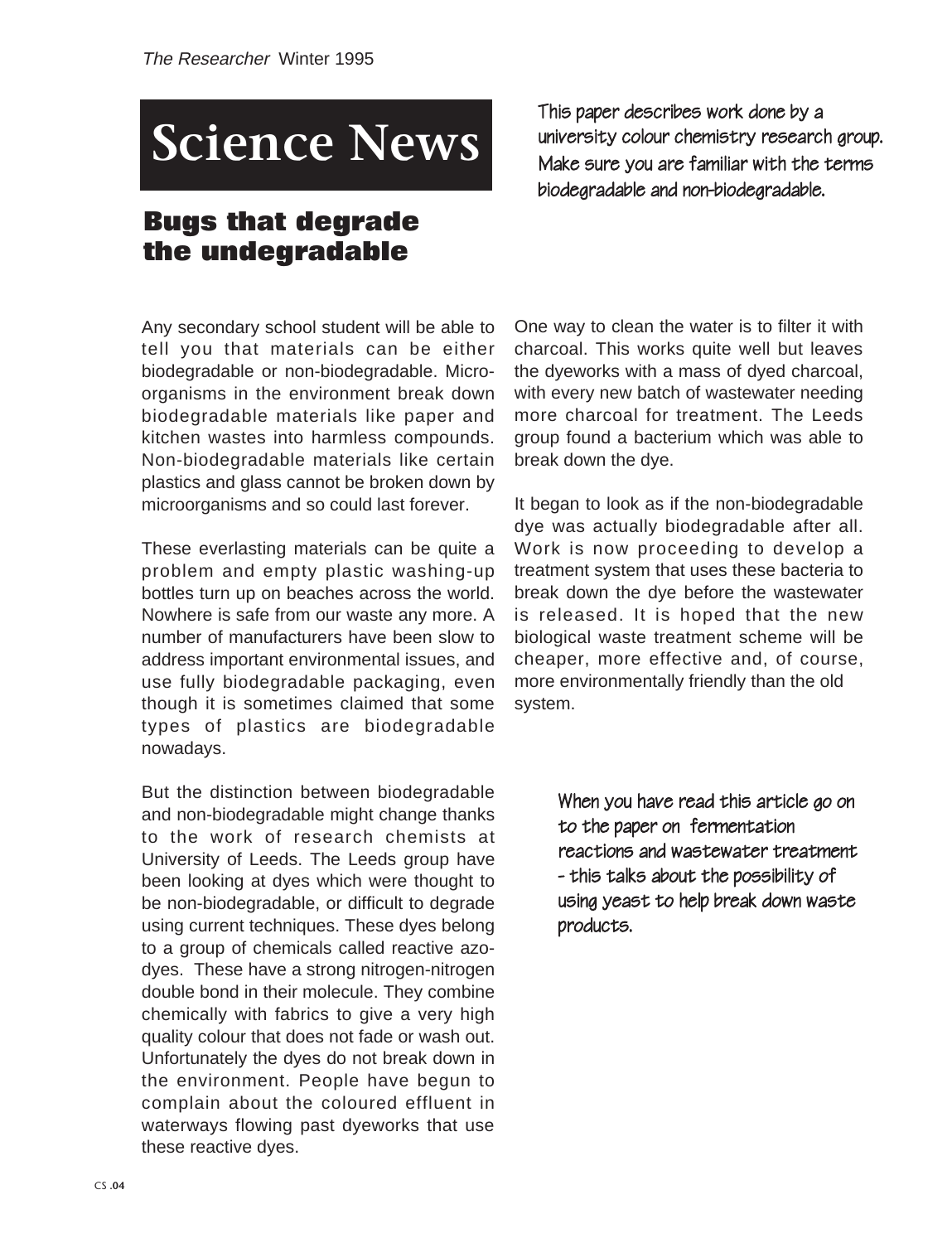## **Fermentation reactions and wastewater treatment**

*Kieran Evans*

#### **Abstract**

This paper looks at recent research into treatment of wastewater using the yeast *Schizosaccharomyces cerevisiae* and outlines some of the problems likely to be encountered before fully biological systems can be developed to replace current filtration plants.

#### **Introduction**

Yeasts are a group of single-celled fungi that can grow in a wide variety of different habitats. They cannot carry out photosynthesis and so need to obtain food and energy from the environment. This food can come from a wide range of organic chemicals including sugars and starches. The yeast most familiar to human beings is probably *Schizosaccharomyces cerevisiae* which grows on the surface of many fruits. *S. cerevisiae* and its close relatives ferment the sugars of the fruits to alcohol and carbon dioxide and have been used for thousands of years for brewing and winemaking. The same yeast is also familiar as the yeast used to make bread.

All yeasts are able to respire aerobically and anaerobically. In oxygen rich (aerobic) conditions they obtain energy from the same basic respiratory reaction as human beings. Glucose (a sugar) is converted by yeast to carbon dioxide and water. When no oxygen is present yeasts switch to anaerobic respiration to produce alcohol and carbon dioxide. This anaerobic respiration is often called fermentation and shows how important yeast is in the brewing industry.

#### **Fermentation reactions**

The main fermentation reaction is the breakdown of glucose to alcohol and carbon dioxide. The brewing industry has studied this over many years in great detail and we have a good understanding of the conditions that affect the rate of production of alcoholic drinks from sugary or starchy feedstocks. Other papers deal with this more fully and we will not repeat those details here.

Our interest is in the range of other reactions that yeast can use to produce energy to survive and grow. Many of these reactions are now also called fermentations. Table 1 summarises some of the available data on sugar fermentation by yeast.

Maybe yeast can get energy from breaking down dyes?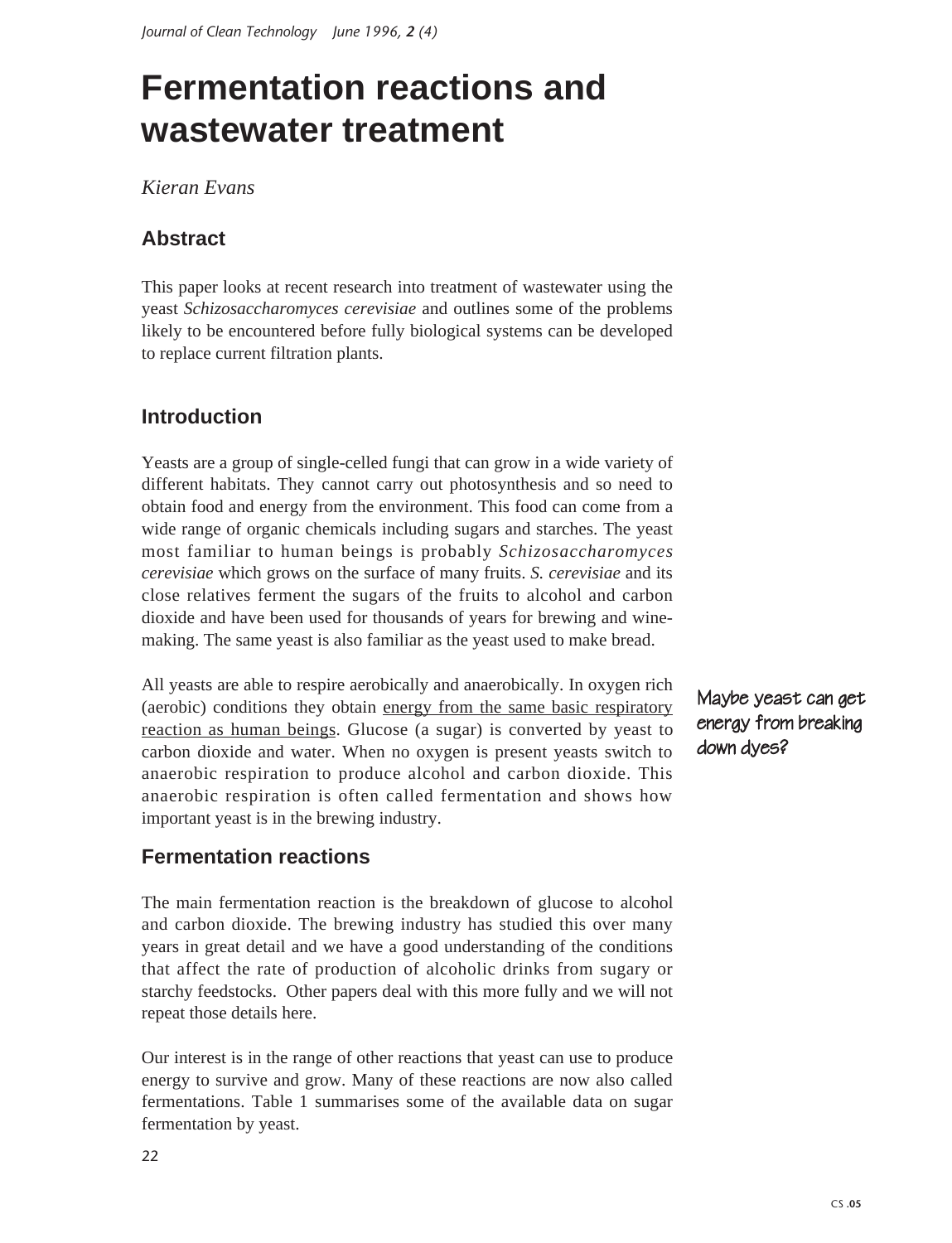*Journal of Clean Technology June 1996, 2 (4)*

| Sugar    | <b>Fermented by yeast</b> |                                    |
|----------|---------------------------|------------------------------------|
| glucose  | yes                       |                                    |
| fructose | yes                       |                                    |
| sucrose  | yes                       |                                    |
| lactose  | no                        | Table 1. Sugars fermented by yeast |

Other researchers have studied a range of other reactions to try to work out exactly the range of substances yeast is able to breakdown. At the moment we know that the list is long and gets longer with each passing year. It is also true that yeasts may take part in cooperative fermentations with other microorganisms. Brewers are already aware of this as a problem. Yeast breaks down glucose to alcohol and carbon dioxide but any *Acetobacter* bacteria in the fermenting mixture will convert this alcohol to ethanoic acid and water. Vinegar is a solution of ethanoic acid and no brewer wants to sell beer with vinegar flavour! In the environment, all microorganisms exist in mixed cultures and so yeast might fail to ferment something in the clean laboratory reactor but manage it quite well as part of the mixed culture in a river.

#### **Fermenter technology**

Fermenters are simply containers that allow scientists to observe and control a fermentation reaction. Again, much of our understanding of fermenter design and operation comes from the brewing and dairy industries.

The vats producing beers or wines and yogurts or cheese are some of the earliest fermenters. Modern laboratory fermenters are usually made of glass or stainless steel and are easy to sterilise so that the reactions of a single, pure culture can be investigated. Factors studied will include:

- temperature
- food supply
- oxygen levels
- pH

See the Report Extract from the Strategy Committee - points 4 and 5 could be answered by following up some of the suggestions in this list

• a range of other specialist additives

The move from a laboratory procedure to an industrial one always involves a change of scale and may need a complete redesign of the fermenter. A modern development uses immobilised microorganisms (see Figure 1).